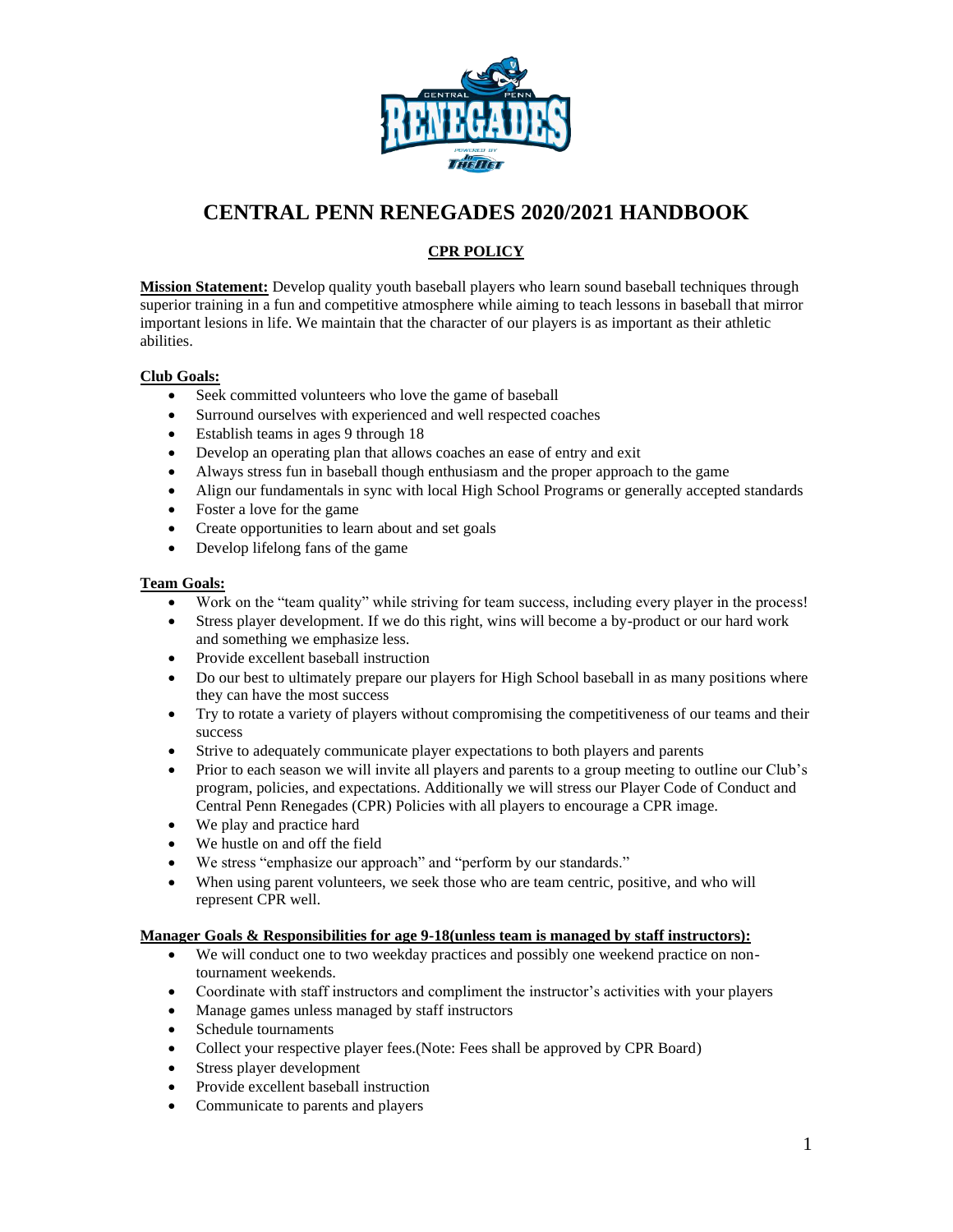

- Do your best to rotate a variety of players without compromising the competitiveness of your team
- Do your best to adequately communicate player expectations to both players and parents
- We will conduct pre-season meetings to adequately outline our program and its goals and expectations
- Each manger shall speak to his or her players after each game in the form of a game wrap-up, discussing our level play, and how well we achieved CPR objectives as young men or women
- Understand that players outside of the CPR program will be called upon only if a tournament roster will be comprised of 9 or less players

#### **Our Values:**

- LEADERSHIP-Taking charge of situations under pressure...paying the price in sweat, effort and sacrifice… showing the way through good example
- SPORTSMANSHIP- Showing enthusiasm, spirit and courage all the time… taking advice and criticism in an effort to improve… being humble and gracious both on and off the field… respecting your opponent in both victory and defeat.
- COMPETITIVE-Possessing a deep determination and desire to win... having pride in yourself and never give up… getting up one more time than you are knocked down… being tougher than your opponent.
- INTENSITY- Hustling all the time, wanting to be  $#1...$  Always giving maximum effort.
- DEDICATION- Being well conditioned through proper training and diet... making every practice and working hard… learning and practicing skills to reduce mental errors… discipline yourself to follow team rules and guidelines.
- LOYALTY Thinking in teams of "we" instead of "I"… sacrificing for the good of the team… respecting the organization, coaches, and teammate.

#### **Player Development:**

- Strive for a fluid approach to players playing multiple positions. Perhaps there are games that we can offer players other positions to play where the team can still succeed and each player can get exposed to other positions. This may not be during tournament championship games but in scrimmage games
- Use practices and scrimmage games to encourage more of these opportunities
- Strive to communicate with our players and assist them during challenging time. A player who hits last in the lineup is as important as the player hitting first
- Consider batting all players during pool play when tournament rules are applicable
- Do our best to ultimately prepare our players for High School baseball in as many positions as possible

#### **Policies toward Players who are struggling:**

- Our policy is that every player who is on the team deserves to be on the team!
- We offer extra practice times or workouts. This may be at a player's expense.
- Do our best to get them in game situations to work through their struggles
- Reach out to a struggling player as much as possible
- Communicate and make sure our players know what is expected from each of them
- Reach out to parents and make sure they understand what both parties can do to cause improvement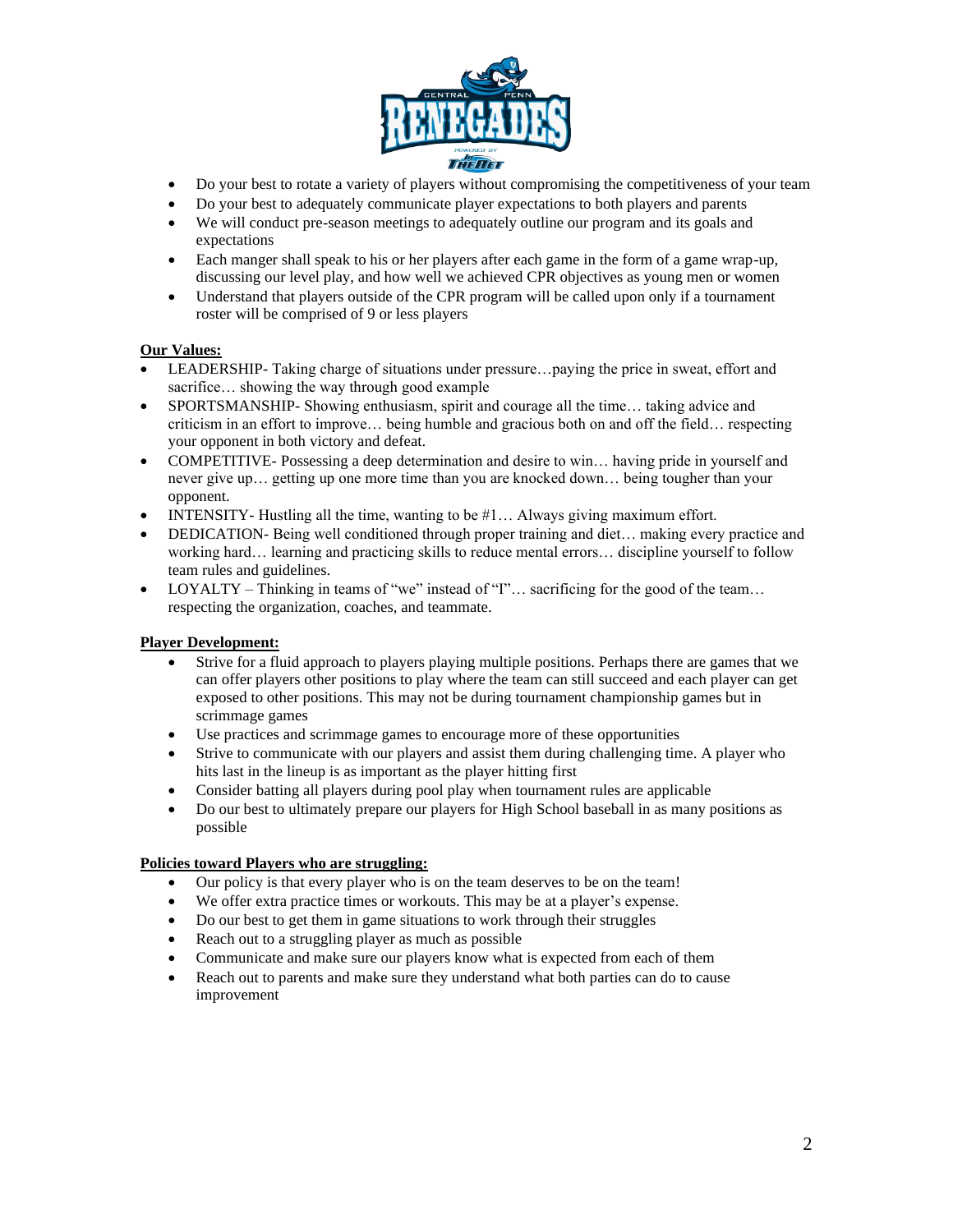

#### **Rules:**

Players in the Central Penn Renegades program will:

- Exhibit sportsmanlike conduct through language, behavior, intensity, and positive attitudes toward teammates and competitors
- Keep family and school priorities ahead of baseball.
- Demonstrate integrity, teamwork and excellence
- Agree to participate in all team functions, which will include discussion periods, practices, games, and community projects to the fullest extent possible
- Agree that scheduled practices and tournaments take precedent over other teams or sports activities during our spring and summer seasons. Special circumstances can be discussed with the Head Coach
- Hustle at all times
- Be coachable and open to new ideas
- Never argue with an umpire
- Never throw equipment
- Never use drugs or alcohol
- Never use foul language
- Conduct yourself in a mature and professional manner at all times
- Wear uniform with professionalism and pride. Shirt tucked in. hat straight
- Be on time for all meetings, practices and pre-game

Coaches will have discretion of playing time during all tournament games, still making every effort to provide adequate playing time and still maintaining a competitive defense and batting line up.

The Central Penn Renegades Board of Directors reserves to right to change of modify this form at any time for any reason.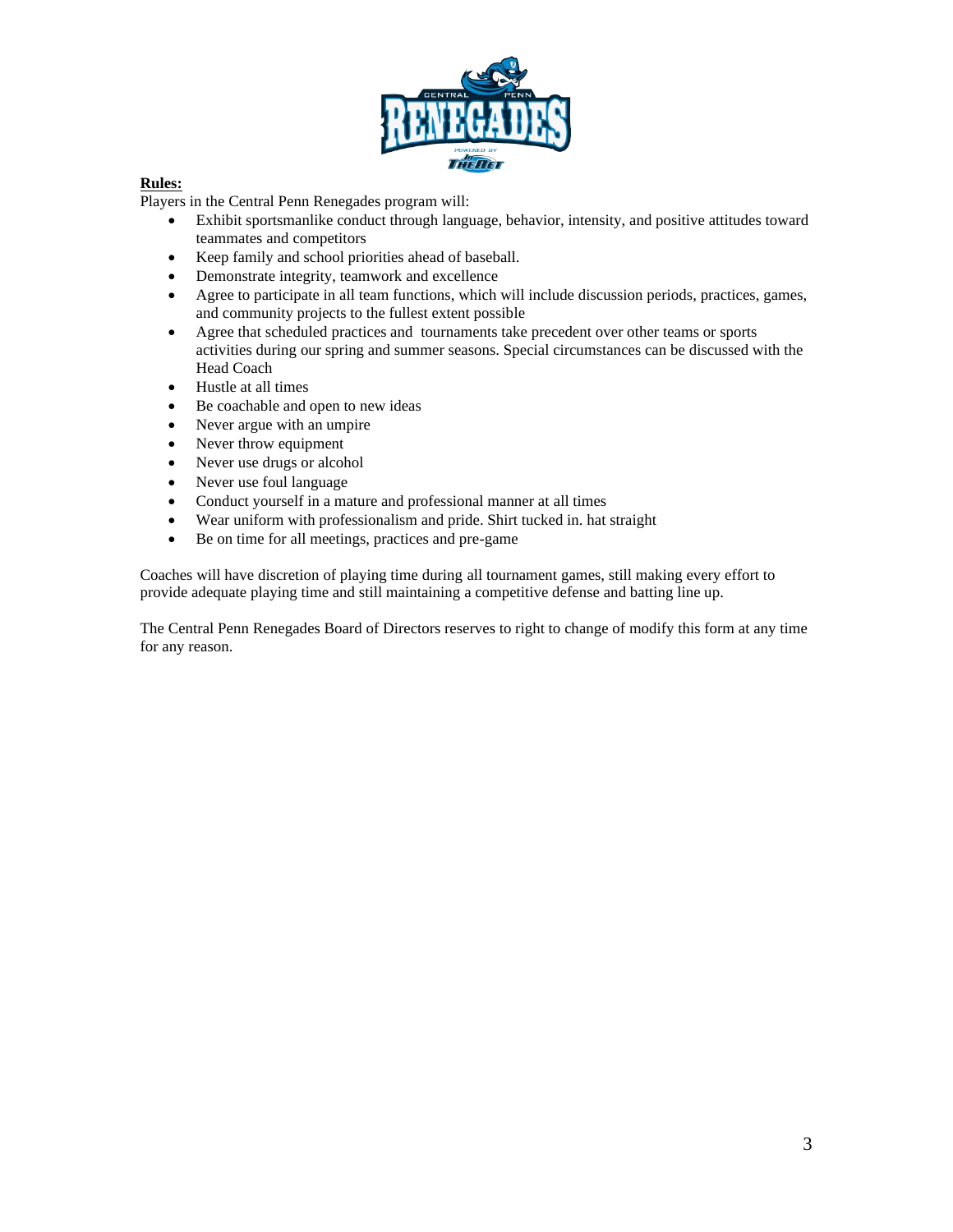

This is an agreement between a member of a Central Penn Renegades (CPR) Baseball team and their coaching staff

I am a Central Penn Renegades (CPR) Baseball team player. Because I have the honor and privilege of playing baseball for the CPR, I agree that I will represent my team, my Coaches, my parents, the CPR Baseball program, the community, and baseball with pride, respect, and good sportsmanship. Furthermore, I agree to uphold the following "Expectations of CPR Baseball":

- 1. I will have a good attitude at all times, win or lose, playing or supporting my team from the bench. I recognize that some days I will play well and some days I may be "off". In either case I will be positive and supportive of the team and my teammates.
- 2. I will be a great team player. I will understand and fulfill my role on the team and understand that my role for any particular game or practice is decided by the Coaches.
- 3. I will not quit. Quitting = Losing. When I quit on myself because of a mistake or carry a bad attitude about my team or Coaches, I'm quitting on the team.
- 4. I will respect my Coaches, Umpires, opposing players and Coaches, and parents. I will address my Coaches by "Coach". I will answer questions when asked.
- 5. I will hustle at all times and be a good example for my teammates at all games and practices
- 6. I will improve as a player. I will listen to my Coaches and work hard at improving my mental and physical baseball skills. I recognize that working on my baseball skills only at practices will not be enough. I will also work on the areas my Coaches point out to me outside or normal practices.
- 7. I will keep myself physically fit. Outside of practices I will exercise and work at some form of cardio activity every week.
- 8. I will eat and sleep well during the baseball season. I will minimize my consumption of unhealthy foods and drinks during the baseball season. I prefer water and non-carbonated, non-caffeinated drinks. Energy drinks are not permitted on the bench.
- 9. I will study. I will do my school homework and not miss turning in any assignments. I will do my best at school at all times. Doing well in school will help me as a baseball player. Doing well in school is more important that doing well as a baseball player.
- 10. I will respect my home field and the field that I am a guest on by ensuring that the dugout is clean before I leave I will assist in collecting equipment at the end of all games. I will refrain from using violence and unfriendly language.
- 11. I will bring my own drinks to the dugout. Parents will not deliver them during games.

I understand that my failure to live up to this agreement will negatively affect my baseball performance and my playing time. The CPR Board and your Head Coach retains the authority to determine what, if any, disciplinary action is appropriate for any conduct infraction. Absolutely no refund is available to any player suspended for games or from the CPR program.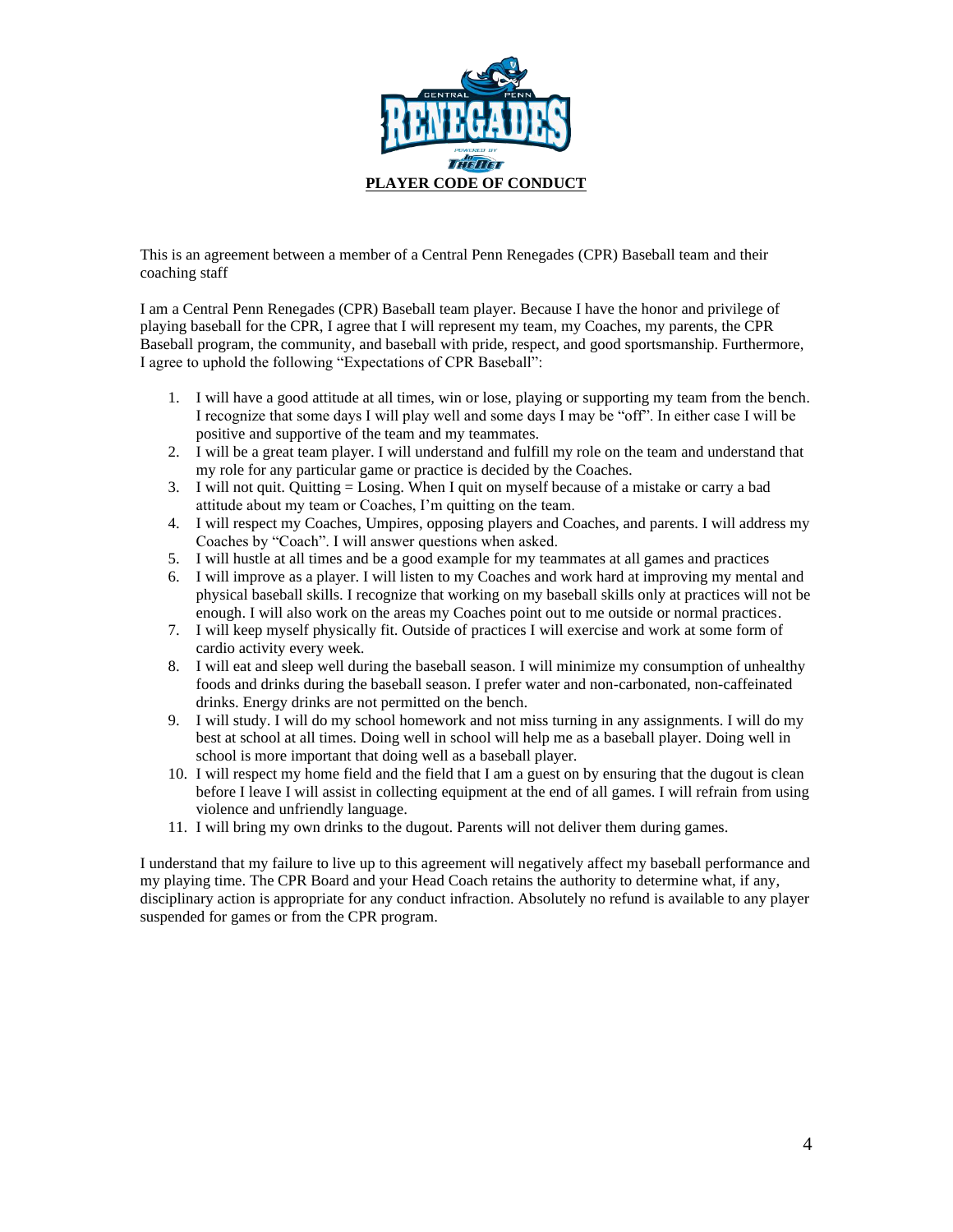

#### **Purpose**

The purpose of this policy is to provide guidelines to parents regarding general Central Penn Renegades (CPR) policies.

#### **Policy**

As a parent/guardian of the Central Penn Renegades, I will:

- NOT approach the head coach or coaching staff at any time to discuss concerns about the team.
- Address any concerns about the team, playing time, coaching style, or any other issue with the Director of Baseball Operations or CPR President.
- Conduct myself in a way that never brings embarrassment to my player or the Central Penn Renegades.
- Never verbally root against the other teams or argue with umpires
- Not use profanity
- Not publicly participate in conversations with other parents that are negative toward other players, other parents, the organization and/or the coaching staff.
- Not publicly second guess and discuss coaching decisions with other parents or players.
- Not shout coaching tips, i.e., follow through, keep your hands back, to your son during the game.
- Not question umpire calls during the game where other people(and umpires can hear you).
- Not carry your son's baseball gear to and/or from the game
- Not bring drinks or snacks to your son immediately before, during, or immediately after a game
- Not purposely sit within earshot of the dugout
- Not "sit in" on team talks before or after the game unless invited by the coaching staff
- Not stand around the batting cage with the team during pre-game hitting unless asked by the coaching staff.

Failure to obey these rules will lead to reduced playing time and/or dismissal from the team at the discretion of the coaches and officers of the Central Penn Renegades organization. No refunds will be made for any reason

The Central Penn Renegades Board of Directors reserves to right to change of modify this form at any time for any reason.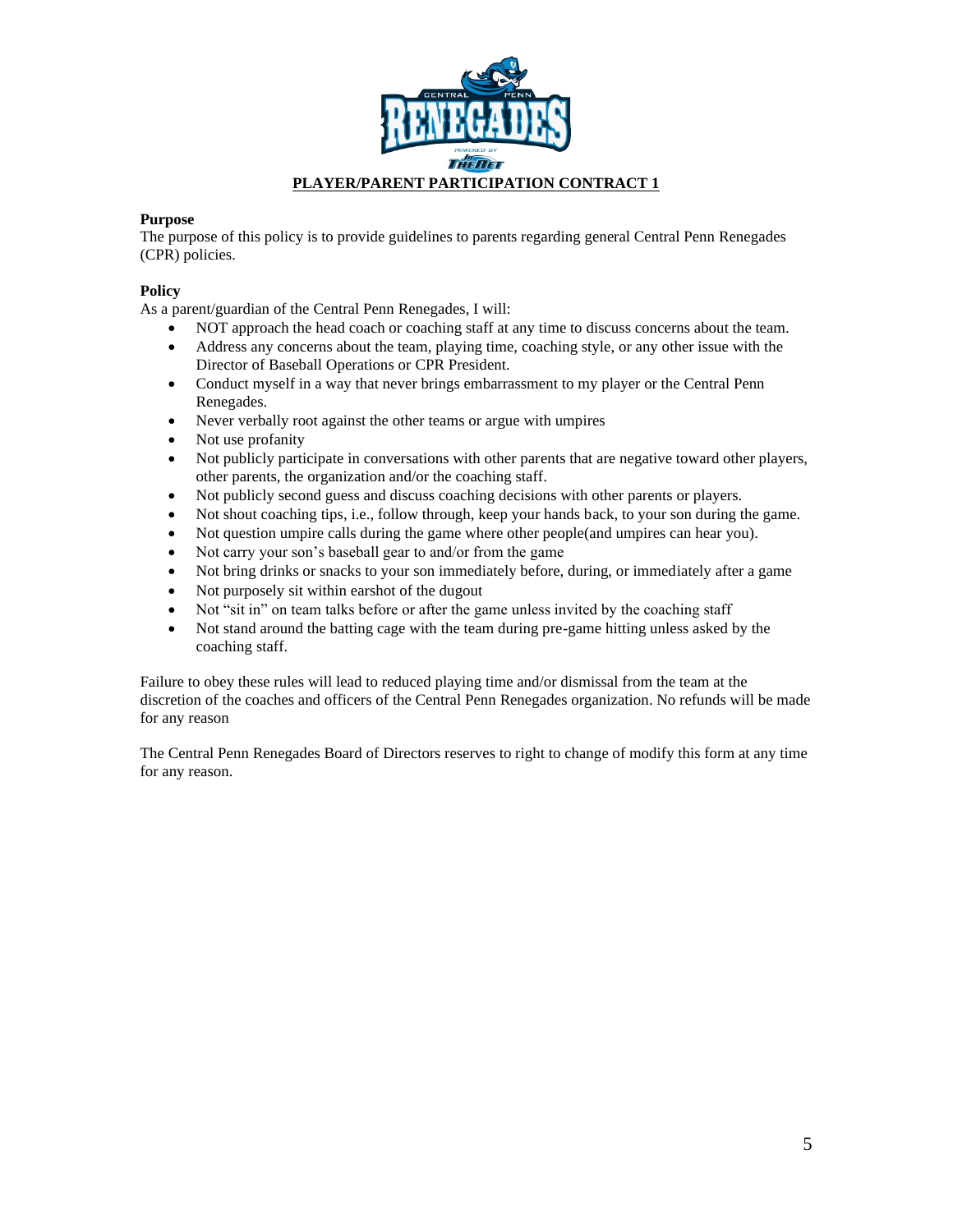

#### **Purpose**

The purpose of this policy is to provide guidelines to coaches, players, and parents regarding playing time and general Central Penn Renegades (CPR) policies. This policy applies to all CPR coaches, players, and parents.

#### **Policy**

The Central Penn Renegades (CPR) is a program striving to develop the full potential of each player of the club. Playing time however, should not be expected to be distributed equally whether it is in a developmental scrimmage, game, or competition or a select/special game, or tournament. It is also understood that a player may receive less or no playing time in a game due to attendance problems, violating the Central Penn Renegades (CPR) Code of Conduct and/or Code of Ethics. Distribution of playing time resulting from a violation of the CPR policy shall be at the discretion of your Head Coach.

It is the desire of the Central Penn Renegades (CPR) that head coaches will follow the provided guidelines to balance between goals of the individual and the team skills and giving the team a successful competitive experience. In order to achieve this balance, playing time will be based on the following factors:

- The player's attitude, focus, and sportsmanship
- The player's effort and responsiveness to coaching instruction
- The player's attendance. We view attendance as a priority
- The number of players on the team available to play
- The level of play for a competitive tournament and/or special game.
- Full, season long commitments are mandatory

The factors may increase or reduce a player's time in any particular game, scrimmage, or tournament. Any questions regarding this policy should be directed exclusively to the CPR President or Director of Baseball Operations. All parents and athletes are required to sign this policy before your player will be allowed to compete. No exceptions.

Further, CPR has a "no refund" policy for any injury, violation of participation factors and/or our Club Code of Ethics resulting in suspension or termination from the program.

#### **Uniforms and Personal Appearance**

The Central Penn Renegades (CPR) expects players to be outfitted with CPR approved apparel. And such apparel as to match other teammates in style and color and not cause a distraction or attention away from the team. Uniforms are the responsibility of each player and should be kept clean, laundered, and in good repair and condition. Players are responsible for their own gear and for keeping their gear in good repair and safe condition. Players will wear during game play CPR Home or Away Jersey, CPR Game Hat, and White Pants to the ankle with blue piping down the side. Players will be required to wear to all practices and workouts a CPR shirt/sweatshirt/jacket as their outermost top layer, and CPR hat. Failure to wear the correct apparel to game or practice will result in the player being removed from that specific game or practice.

#### **Payment**

It is understood that payment must be submitted at each agreed deadline. Failure to submit payment will result in the player being suspended from practice, scrimmages, or tournament play until payment is received. Contact the CPR President to make special payment arrangements if needed.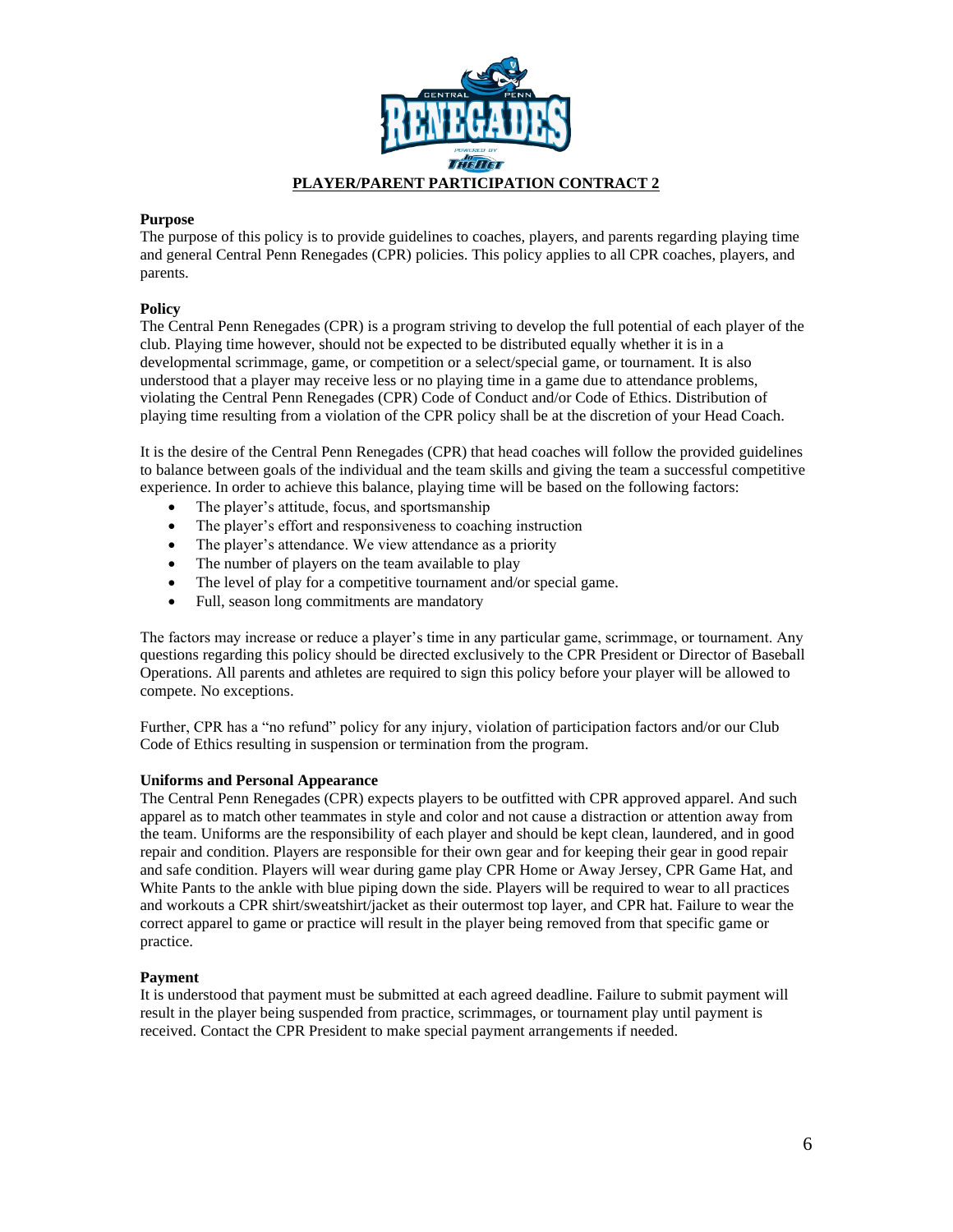

#### **Parents**

The Central Penn Renegades (CPR) expects players to bring their own food and drinks to the dugouts. Parents should not deliver these items during games. Utilize the Central Penn Renegades(CPR) coaches during games. Dugout lessons and instructions from the stand by parents are prohibited.

The Central Penn Renegades Board of Directors reserves to right to change of modify this form at any time for any reason.